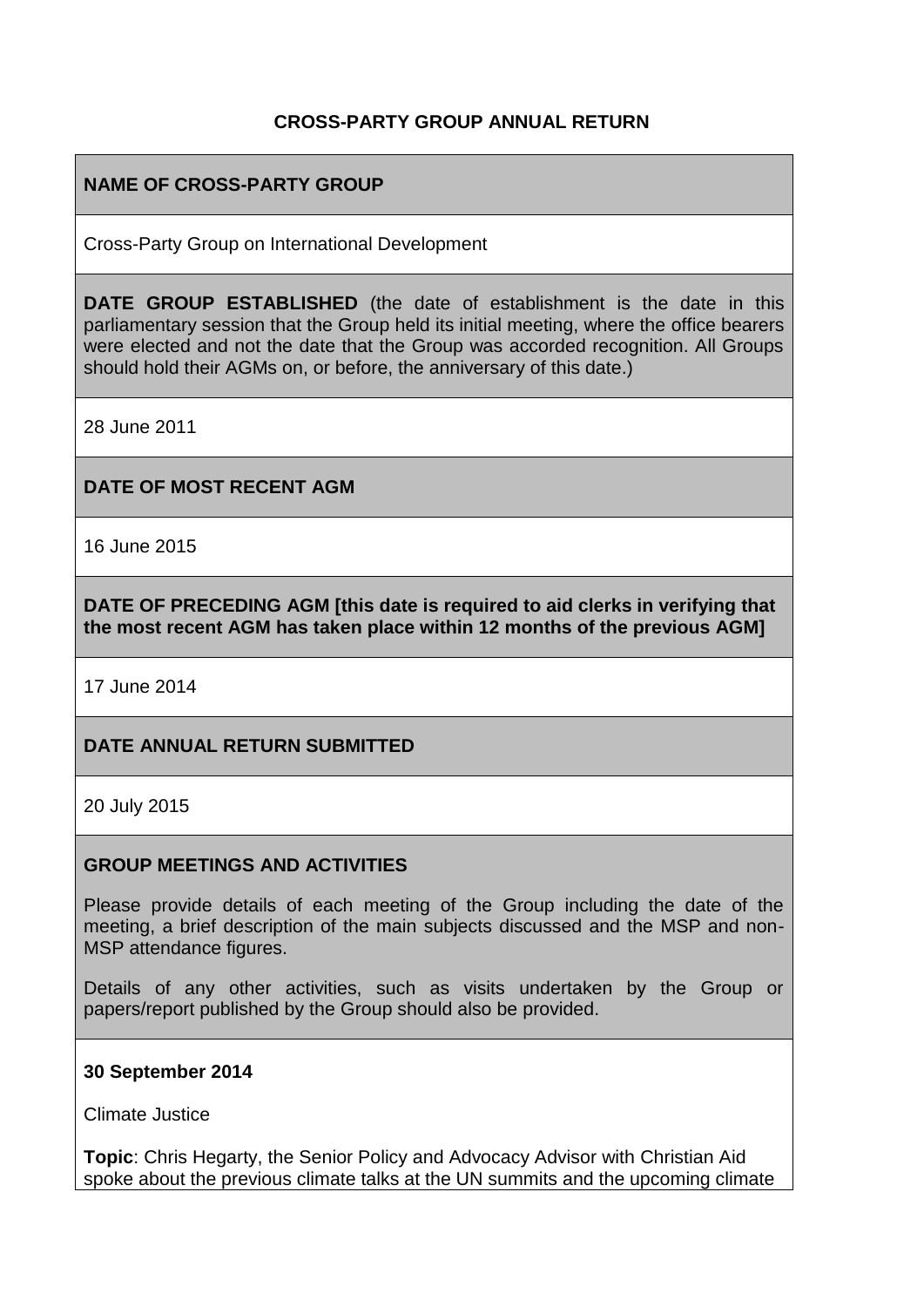talk in Paris in 2015, as well as climate justice looking at fairness and the imbalance of power. May East, Chief Executive of CIFAL Scotland, spoke about the Millennium Development Goals and the Sustainable Development Goals, looking at what NGOs and governments are doing about climate change.

**Speakers: Chris Hegarty - Christian Aid and May East – CIFAL Scotland Attendees**: 3 MSPs and 38 non-MSP attendees

## **8 October 2014**

Rewilding

**Topic**: George Monbiot spoke about how much wildlife has vanished in the last 40 years, and how rewilding can be used to reverse some of the damage done. Alan Watson Featherstone, Executive Director at Trees for Life, spoke about how urgent the need for rewilding is, and how bringing back one thing can cause recovery for the whole ecosystem.

**Speakers**: George Monbiot – author and journalist and Alan Watson Featherstone – Trees for Life

**Attendees**: 3 MSPs and 25 non-MSP attendees

## **29 October 2014**

Ebola

**Topic**: Special meeting of the CPG in response to the urgent issue of ebola. Joan Wilson, who is Health Advisor with British Red Cross, gave an overview of the situation in Guinea, Sierra Leone and Liberia. Limited access to healthcare meant there was no means to stop the contagion. Issues included scared health staff, isolated population and food insecurity.

**Speakers**: Joan Wilson – British Red Cross **Attendees**: 1 MSP and 4 non-MSP attendees – **non-quorate**

[*Clerks note: this meeting was inquorate and therefore classed as an informal meeting. No minutes will be posted onto the CPG webpage and this meeting does not count towards the requirements set out in the Code of Conduct that all Groups must hold two meetings per year*]

## **18 November 2014**

International Justice Mission

**Topic**: Chaired by Siobhan McMahon MSP. Andrew Bevan, Regional Development Executive at International Justice Mission UK, spoke about how the IJM is needed to protect people from violence due to the vast numbers not protected by their own justice system, especially those who live in poverty.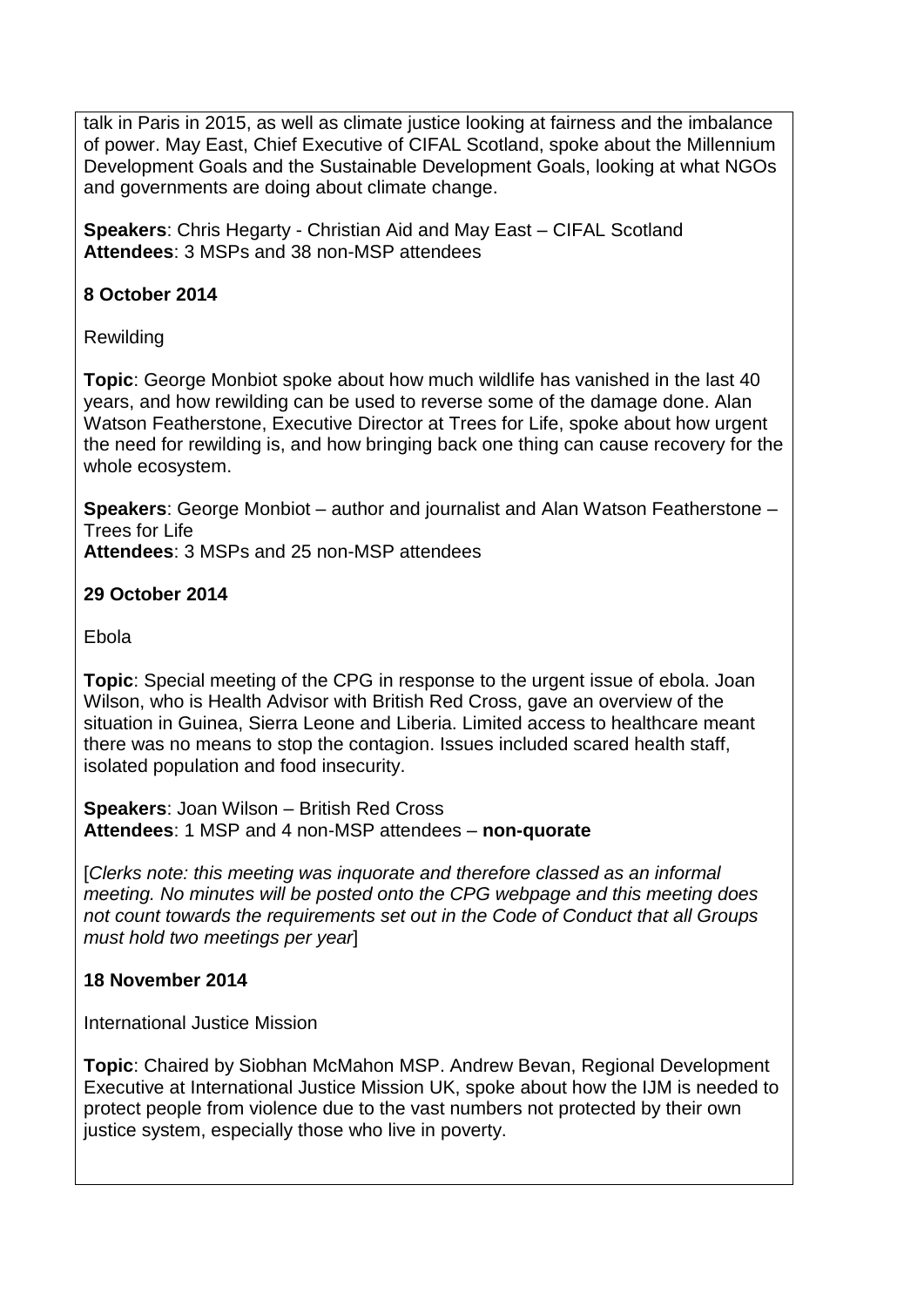**Speakers**: Andrew Bevan – International Justice Mission UK **Attendees**: 1 MSP and 10 non-MSP attendees – **non-quorate**

[*Clerks note: this meeting was inquorate and therefore classed as an informal meeting. No minutes will be posted onto the CPG webpage and this meeting does not count towards the requirements set out in the Code of Conduct that all Groups must hold two meetings per year*]

## **20 January 2015**

Justice For Gay Africans

**Topic**: Greg Baker, a research associate at Waverley Care, talked through his research into African Men Who Have Sex With Men, living in Scotland, focussing on the barriers they face with engaging with services and local communities. Godwyns Onwuchekwa, founder of Justice For Gay Africans, spoke of the problems that LGBT people can face in Africa through communities, governments and religion.

**Speakers**: Greg Baker – Waverley Care and Godwyns Onwuchekwa – Justice For Gay Africans

**Attendees**: 3 MSPs and 32 non-MSP attendees

# **16 June 2015**

AGM and Democracy and Rights in Swaziland

**Topic**: The Annual General Meeting included election of office bearers and discussion of topics for the 2015/16 programme and Vincent Ncongwane, General Secretary for TUCOSWA, talked through many of the issues facing Trade Unions and journalists in Swaziland, the only absolute monarchy in Africa, including the denial of democracy and human rights and the action that he believes needs to be taken.

**Speakers**: Vincent Ncongwane – Trade Union Congress of Swaziland **Attendees**: 4 MSPs and 18 non-MSP attendees

# **MSP MEMBERS OF THE GROUP**

Please provide names and party designation of all MSP members of the Group.

Sarah Boyack (Lab)

Patrick Harvie (Green)

Siobhan McMahon (Lab)

Bruce Crawford (SNP)

Clare Adamson (SNP)

David Stewart (Lab)

Hanzala Malik (Lab)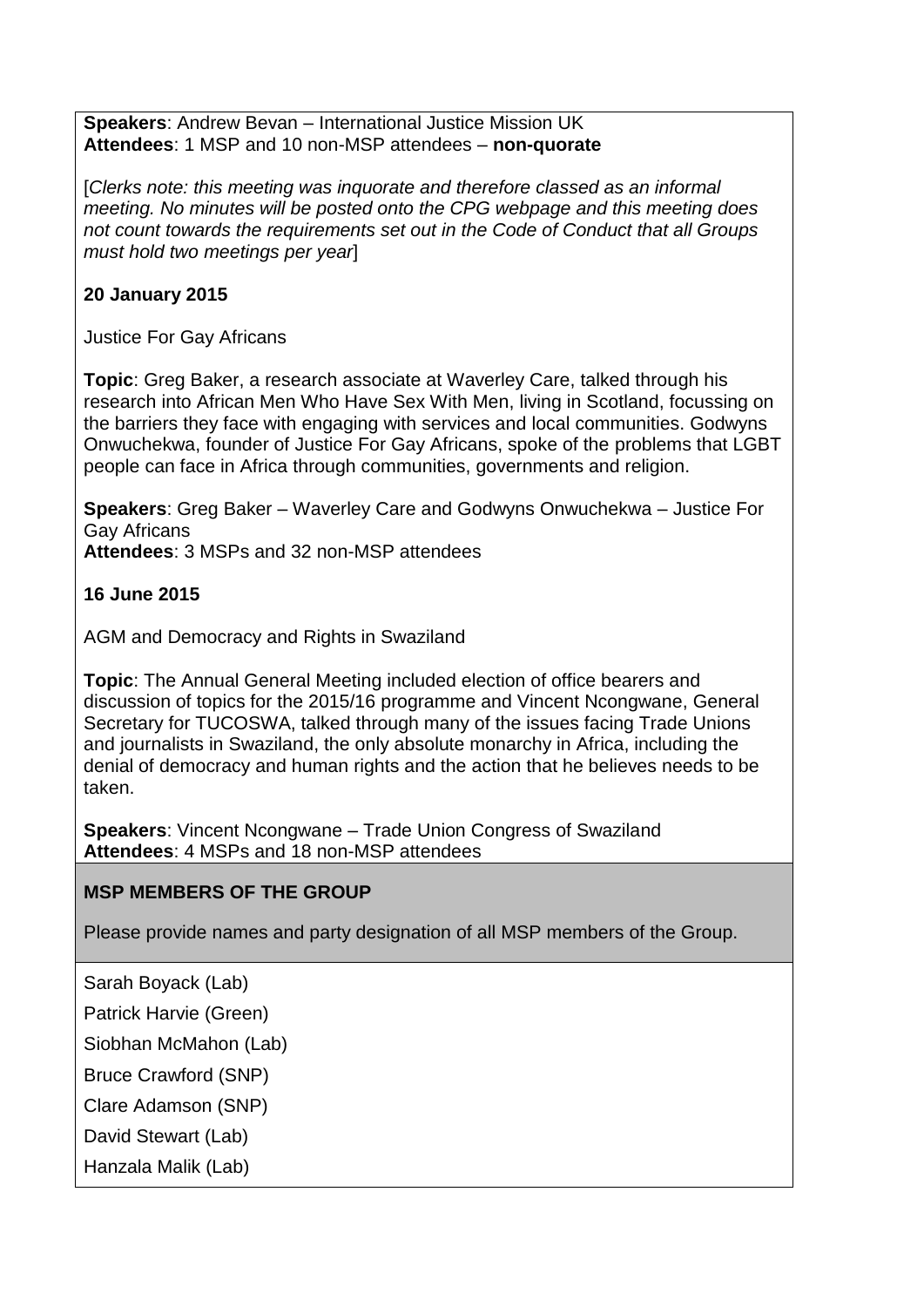Jamie McGrigor (Con) John Mason (SNP) Linda Fabiani (SNP) Margaret McDougall (Lab) Neil Findlay (Lab) Patricia Ferguson (Lab) Anne McTaggart (Lab) Rhoda Grant (Lab)

# **NON-MSP MEMBERS OF THE GROUP**

┱

For organisational members please provide only the name of the organisation, it is not necessary to provide the name(s) of individuals who may represent the organisation at meetings of the Group.

| <b>Individuals</b> | Roger Leakey<br>J.K. Robert England<br>Pat Hiddleston<br>Gerda Siann<br>Abiodun Anthony Olowoyeye<br><b>Neil Robertson</b><br>Dr Callum Henderson<br><b>Tracy Johnston</b><br>Pat Bryden<br>Jim R Copland<br>David Stevenson<br>Rt. Rev Brian Smith<br><b>Mark Osnowitz</b><br>Manuela Coletti<br><b>Carol Morton</b><br>Agnes Ngulube - Holmes<br><b>Hamish Goldie-Scot</b><br><b>Fiona Talcott</b><br><b>Elizabeth Cooper</b><br><b>Colin Pritchard</b><br><b>Jude Murison</b><br>Hyemin Yoo<br><b>Frances Johnston</b> |
|--------------------|---------------------------------------------------------------------------------------------------------------------------------------------------------------------------------------------------------------------------------------------------------------------------------------------------------------------------------------------------------------------------------------------------------------------------------------------------------------------------------------------------------------------------|
| Organisations      | <b>UNA</b><br><b>Aid Effectiveness</b><br><b>ScotDec</b><br><b>Islamic Relief</b><br><b>MAF</b>                                                                                                                                                                                                                                                                                                                                                                                                                           |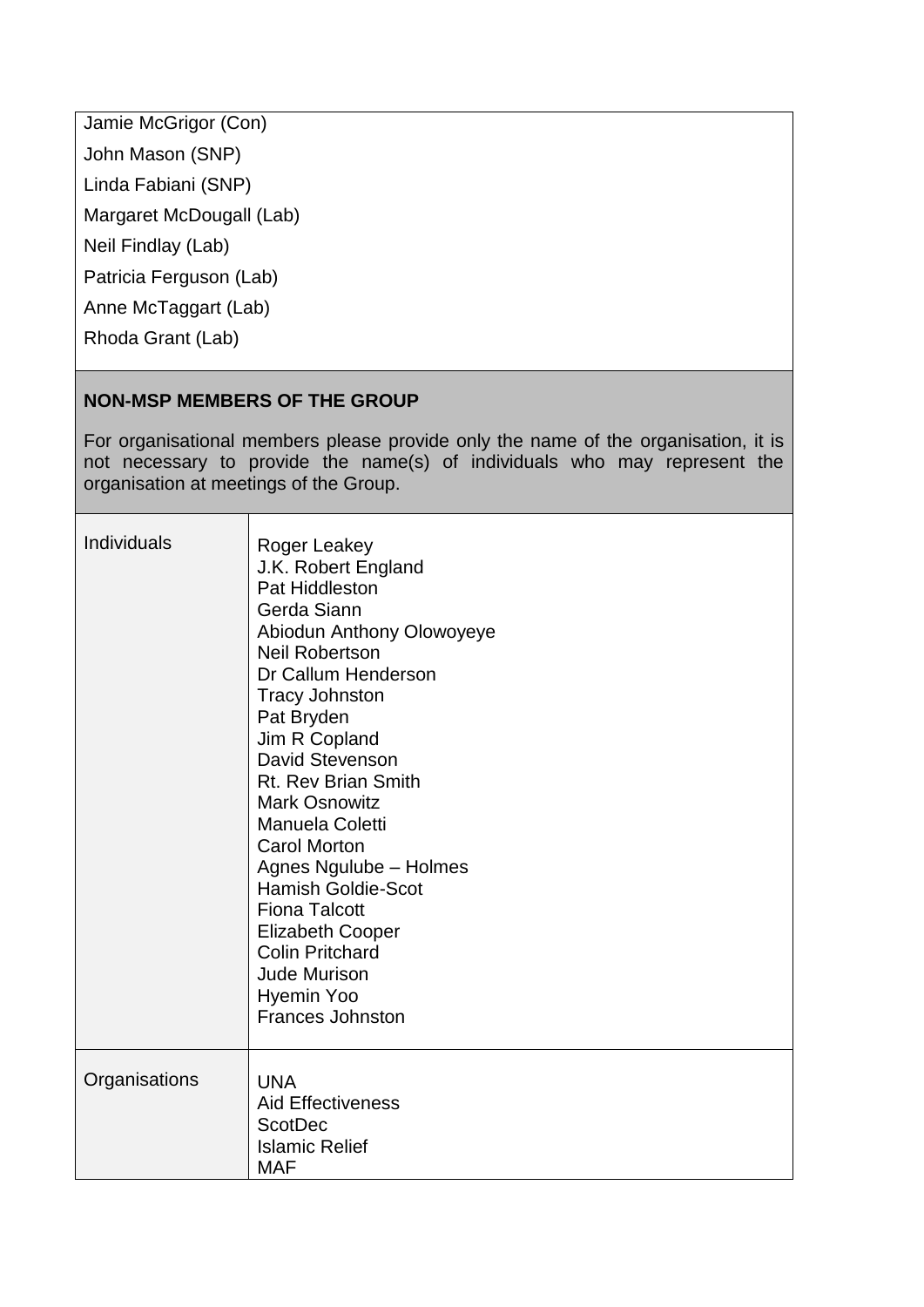| <b>CBM</b>                                                      |
|-----------------------------------------------------------------|
| <b>Jubilee Scotland</b>                                         |
| The Salvation Army                                              |
|                                                                 |
| University of Edinburgh                                         |
| <b>WDM</b>                                                      |
| <b>Heriot-Watt University</b>                                   |
| <b>NIDOS</b>                                                    |
|                                                                 |
| <b>Scotland Malawi Partnership</b>                              |
| The Leprosy Mission Scotland                                    |
| <b>Mercy Corps</b>                                              |
| The Vine Trust                                                  |
| <b>UNESCO Scotland</b>                                          |
| Institute for Energy Systems                                    |
|                                                                 |
| One World Development                                           |
| The Supoy chomphoo phuen foundation                             |
| <b>World Development Movement</b>                               |
| Sight Aid International                                         |
| VSO UK                                                          |
|                                                                 |
| <b>Challenges Worldwide</b>                                     |
| Scotlanka Network                                               |
| <b>SCIAF</b>                                                    |
| The Commandery of St. Clair, No. S1, Scotland - The Knights     |
| Templar in Scotland (Ordo Supremus Militaris Templi             |
| Hierosolymitani)                                                |
|                                                                 |
| <b>Plan Vivo Foundation</b>                                     |
| <b>Justice and Peace Scotland</b>                               |
| <b>ImpAcTAIDS</b>                                               |
| Palcrafts / Hadeel                                              |
| Association of Teachers and Lecturers (Scotland)                |
|                                                                 |
| Dunira Strategy                                                 |
| <b>Oxfam Scotland</b>                                           |
| <b>Church of Scotland World Mission Council</b>                 |
| Institute for International Health and Development (Queen       |
| Margaret University)                                            |
|                                                                 |
| Centre for the Study of Religion (CSRP), University of St.      |
| Andrews                                                         |
| <b>STUC</b>                                                     |
| Centre for Sustainable International Development (University of |
| Aberdeen)                                                       |
| Concern Worldwide                                               |
|                                                                 |
| <b>Scottish Youth Parliament</b>                                |
| <b>ACTSA Scotland</b>                                           |
| Scottish Education and Action for Development                   |
| University of Strathclyde                                       |
| <b>Xchange Scotland</b>                                         |
|                                                                 |
|                                                                 |
|                                                                 |
|                                                                 |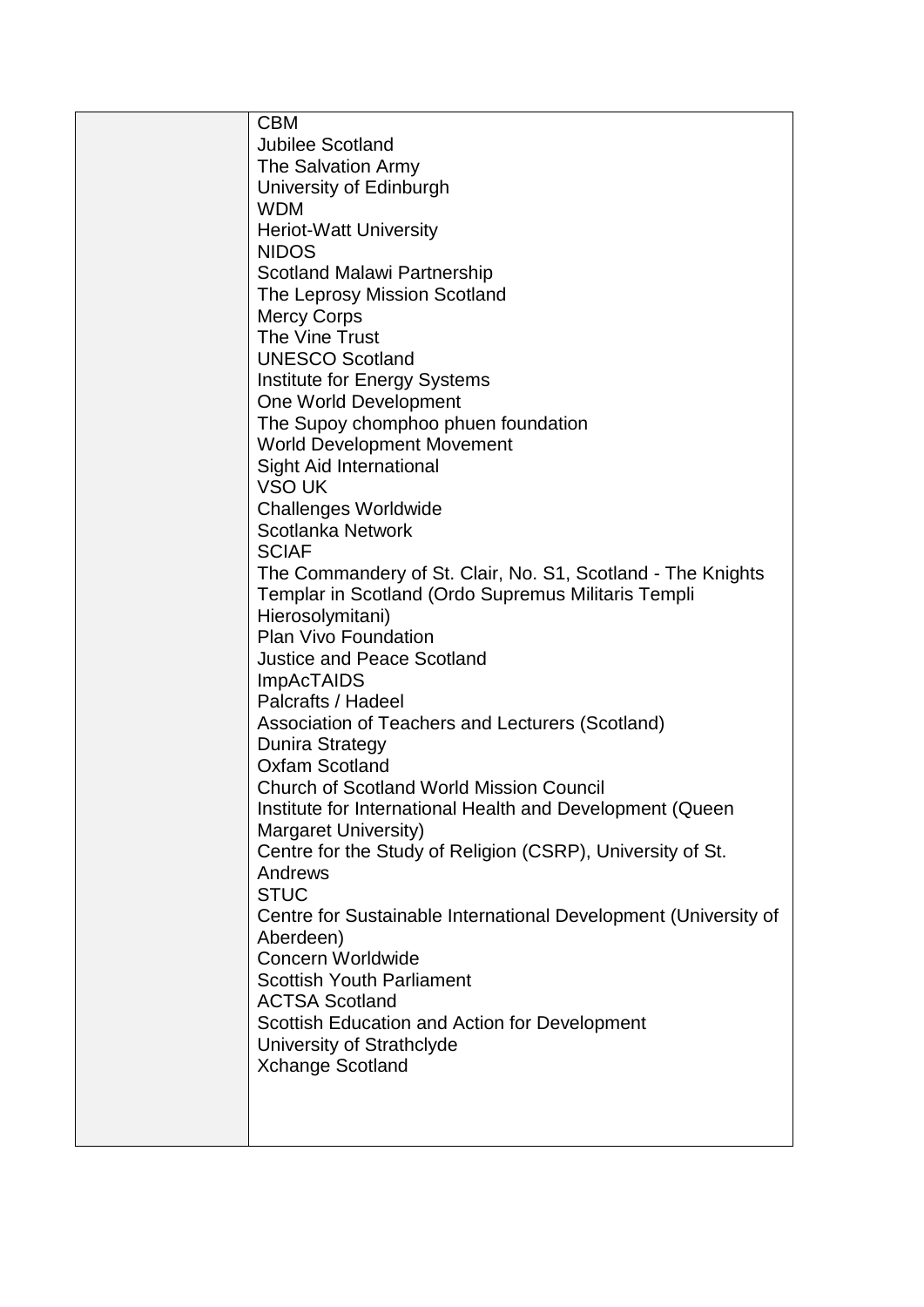# **GROUP OFFICE BEARERS**

Please provide names for all office bearers. The minimum requirement is that two of the office bearers are MSPs and one of these is Convener – beyond this it is a matter for the Group to decide upon the office bearers it wishes to have. It is permissible to have more than one individual elected to each office, for example, coconveners or multiple deputy conveners.

| Convener               | Sarah Boyack MSP          |
|------------------------|---------------------------|
| <b>Deputy Convener</b> | <b>Patrick Harvie MSP</b> |
| Secretary              | Vacant                    |
| <b>Treasurer</b>       | Siobhan McMahon MSP       |

# **FINANCIAL BENEFITS OR OTHER BENEFITS RECEIVED BY THE GROUP**

Please provide details of any financial or material benefit(s) received from a single source in a calendar year which has a value, either singly or cumulatively, of more than £500. This includes donations, gifts, hospitality or visits and material assistance such as secretariat support.

Details of material support should include the name of the individual providing support, the value of this support over the year, an estimate of the time spent providing this support and the name of the organisation that this individual is employed by / affiliated to in providing this support.

Groups should provide details of the date on which the benefit was received, the value of the benefit and a brief description of the benefit.

If the Group is not disclosing any financial information please tick the box to confirm that the Group has considered the support received, but concluded it totalled under the threshold for disclosure (£500).

#### **SUBSCRIPTION CHARGED BY THE GROUP**

Please provide details of the amount charged and the purpose for which the subscription is intended to be used.

N/A (balance remaining from pre-2011 is used for catering purposes at each meeting).